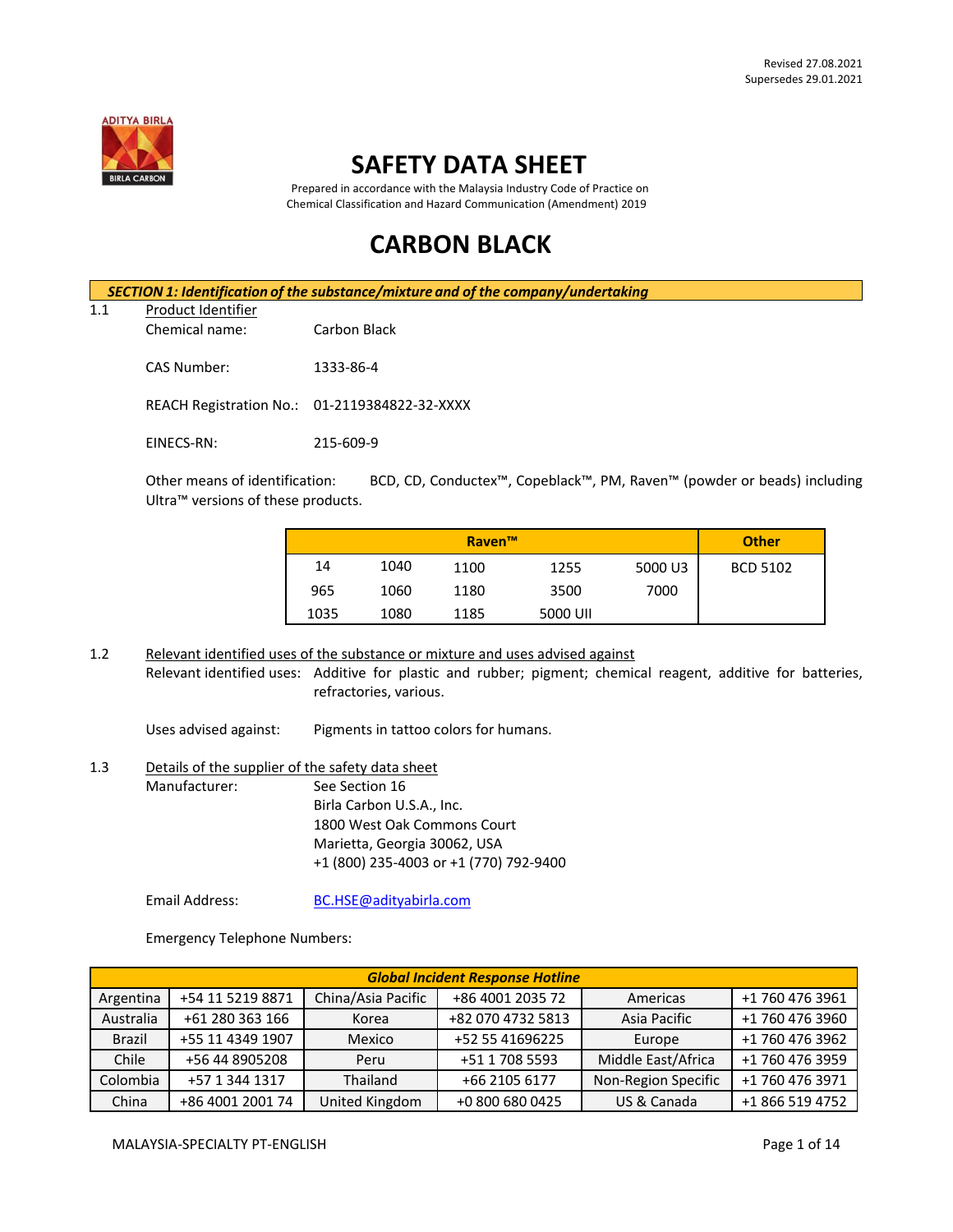#### *SECTION 2: Hazard(s) Identification*

2.1 Classification of the substance or mixture

Malaysia: According to the Industry Code of Practice on Chemicals Classification and Hazard Communication (Amendment) 2019 Part 1, Carbon Black is classified as Carcinogen Category 2 and Specific Target Organ Toxicant – Repeat Exposure (Lung) (STOT-RE) Category 1.

2.2 Label elements

Pictogram:



Signal Word: **DANGER**

Hazard statements:

H351 - Suspected of causing cancer via inhalation.

H372 - Causes damage to lungs through prolonged or repeated exposure if inhaled

Precautionary statements:

P201 - Obtain special instructions before use

P202 - Do not handle until all safety precautions have been read and understood

P260 - Do not breathe dust/fume/gas/mist/vapors/spray

P270 - Do not eat, drink or smoke when using this product

P281 - Use personal protective equipment as required

P308 + P313 - IF exposed or concerned: Get medical advice/attention

As noted in Section 11, extensive scientific data do not justify classification for Carcinogenicity 2 or STOT-RE 1 under the GHS system of self-classification.

### 2.3 Other hazards

This substance is classified as hazardous as a combustible dust by the United States 2012 OSHA Hazard Communication Standard (29 CFR 1910.1200) and the Canadian Hazardous Products Regulation (HPR) 2015. The signal word, hazard statement and precautionary statements in the United States and Canada are: WARNING May form combustible dust concentrations in air. Keep away from all ignition sources including heat, sparks and flame. Prevent dust accumulations to minimize explosion hazard. Do not expose to temperatures above 300°C. Hazardous products of combustion can include carbon monoxide, carbon dioxide, oxides of sulfur, and organic products.

| Eye:        | May cause reversible mechanical irritation.                                                                                                                                     |
|-------------|---------------------------------------------------------------------------------------------------------------------------------------------------------------------------------|
| Skin:       | May cause mechanical irritation, soiling, and drying of skin. No cases of sensitization in humans<br>have been reported.                                                        |
| Inhalation: | Dust may be irritating to the respiratory tract. Provide local exhaust ventilation. See Section 8.                                                                              |
| Ingestion:  | Adverse health effects are not expected.                                                                                                                                        |
|             | Carcinogenicity: Carbon black is listed by the International Agency for Research on Cancer (IARC) as a Group 2B<br>substance (possibly carcinogenic to humans). See Section 11. |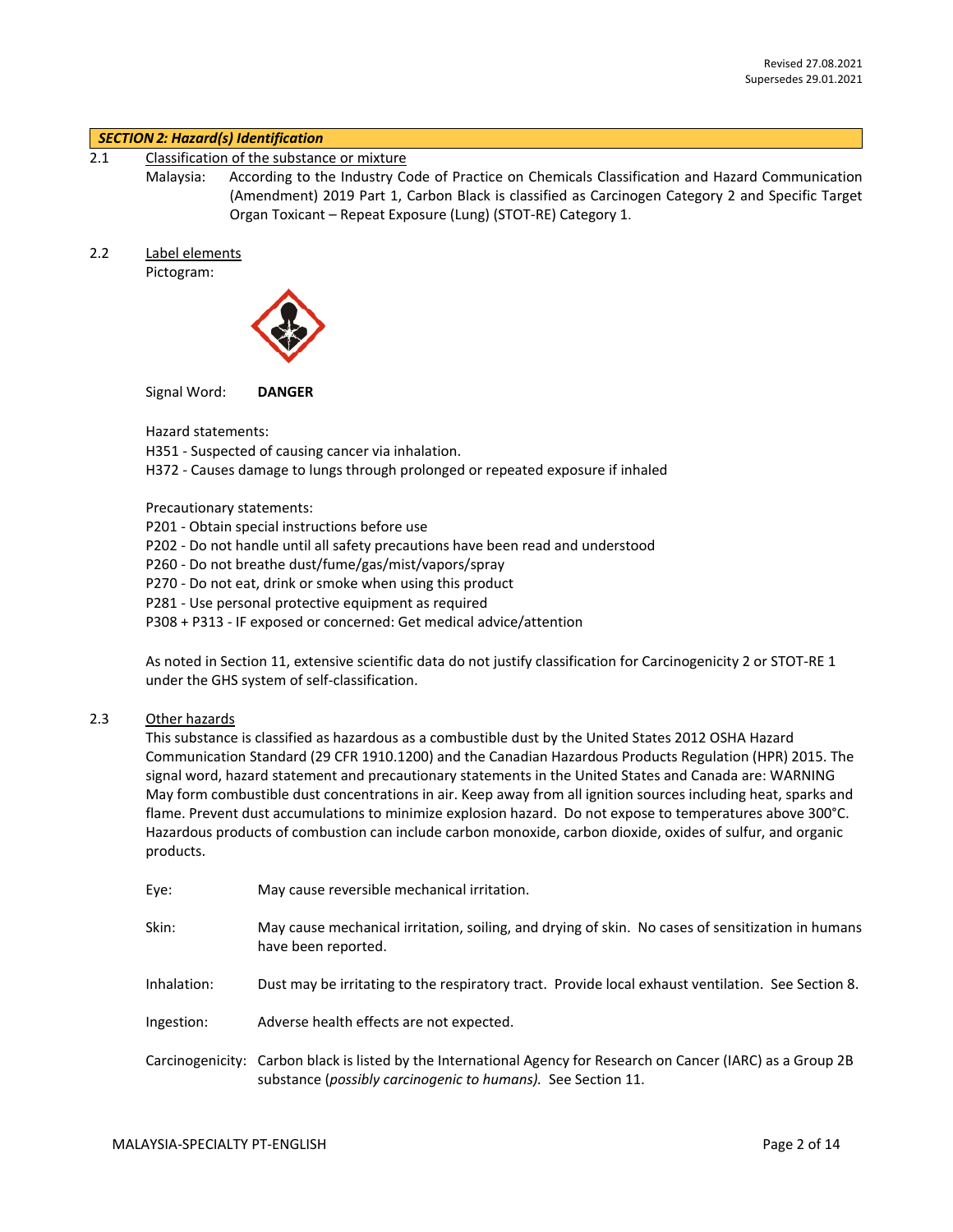|  | <b>SECTION 3: Composition/information on ingredients</b> |  |
|--|----------------------------------------------------------|--|
|--|----------------------------------------------------------|--|

- 3.1 Substance
	- 3.1.1 Carbon Black (amorphous) 100%
	- 3.1.2 CAS Number: 1333-86-4
	- 3.1.3 EINECS-RN: 215-609-9

|                                          | <b>SECTION 4: First-aid measures</b>                        |                                                       |  |                                                                                                                                                                                                                                                                                                 |
|------------------------------------------|-------------------------------------------------------------|-------------------------------------------------------|--|-------------------------------------------------------------------------------------------------------------------------------------------------------------------------------------------------------------------------------------------------------------------------------------------------|
| 4.1<br>Description of first-aid measures |                                                             |                                                       |  |                                                                                                                                                                                                                                                                                                 |
|                                          | Inhalation:                                                 | first aid measures.                                   |  | Take affected persons into fresh air. If necessary, restore normal breathing through standard                                                                                                                                                                                                   |
|                                          | Skin:                                                       |                                                       |  | Wash skin with mild soap and water. If symptoms persist, seek medical attention.                                                                                                                                                                                                                |
|                                          | Eye:                                                        | seek medical attention.                               |  | Rinse eyes thoroughly with large volumes of water keeping eyelids open. If symptoms develop,                                                                                                                                                                                                    |
|                                          | Ingestion:                                                  | mouth to an unconscious person.                       |  | Do not induce vomiting. If conscious, give several glasses of water. Never give anything by                                                                                                                                                                                                     |
| 4.2                                      |                                                             | Most important symptoms, both acute and delayed       |  |                                                                                                                                                                                                                                                                                                 |
|                                          | Symptoms:                                                   | See Section 2.                                        |  | Irritating to the eyes and respiratory tract if exposed above the occupational exposure limits.                                                                                                                                                                                                 |
| 4.3                                      | Note to physicians:                                         | Treat symptomatically                                 |  | Indication of any immediate medical attention and special treatment needed                                                                                                                                                                                                                      |
|                                          |                                                             |                                                       |  |                                                                                                                                                                                                                                                                                                 |
|                                          | <b>SECTION 5: Fire-fighting measures</b>                    |                                                       |  |                                                                                                                                                                                                                                                                                                 |
| 5.1                                      | <b>Extinguishing media</b><br>Suitable extinguishing media: |                                                       |  | Use foam, carbon dioxide $(CO_2)$ , dry chemical, or water fog. A fog spray is<br>recommended if water is used.                                                                                                                                                                                 |
|                                          | Unsuitable extinguishing media:                             |                                                       |  | Do not use high pressure media which could cause the formation of a<br>potentially explosible dust-air mixture.                                                                                                                                                                                 |
| 5.2                                      |                                                             | Special hazards arising from the substance or mixture |  |                                                                                                                                                                                                                                                                                                 |
|                                          |                                                             |                                                       |  | Special hazards arising from the chemical: It may not be obvious that carbon black is burning unless the material<br>is stirred and sparks are apparent. Carbon black that has been on fire<br>should be closely observed for at least 48 hours to ensure no<br>smoldering material is present. |
|                                          |                                                             | <b>Hazardous Combustion Products:</b>                 |  | Carbon monoxide (CO), carbon dioxide (CO <sub>2</sub> ), and oxides of sulfur.                                                                                                                                                                                                                  |
| 5.3                                      | Advice for fire fighters                                    | Special protective equipment for fire-fighters:       |  | Wear full protective firefighting gear, including self-<br>contained breathing apparatus (SCBA). Wet carbon black<br>produces very slipper walking surfaces.                                                                                                                                    |

6.1 Personal precautions, protective equipment and emergency procedures

Personal precautions: Wet carbon black produces slippery walking surfaces. Avoid dust formation. Wear appropriate personal protective equipment and respiratory protection. See Section 8.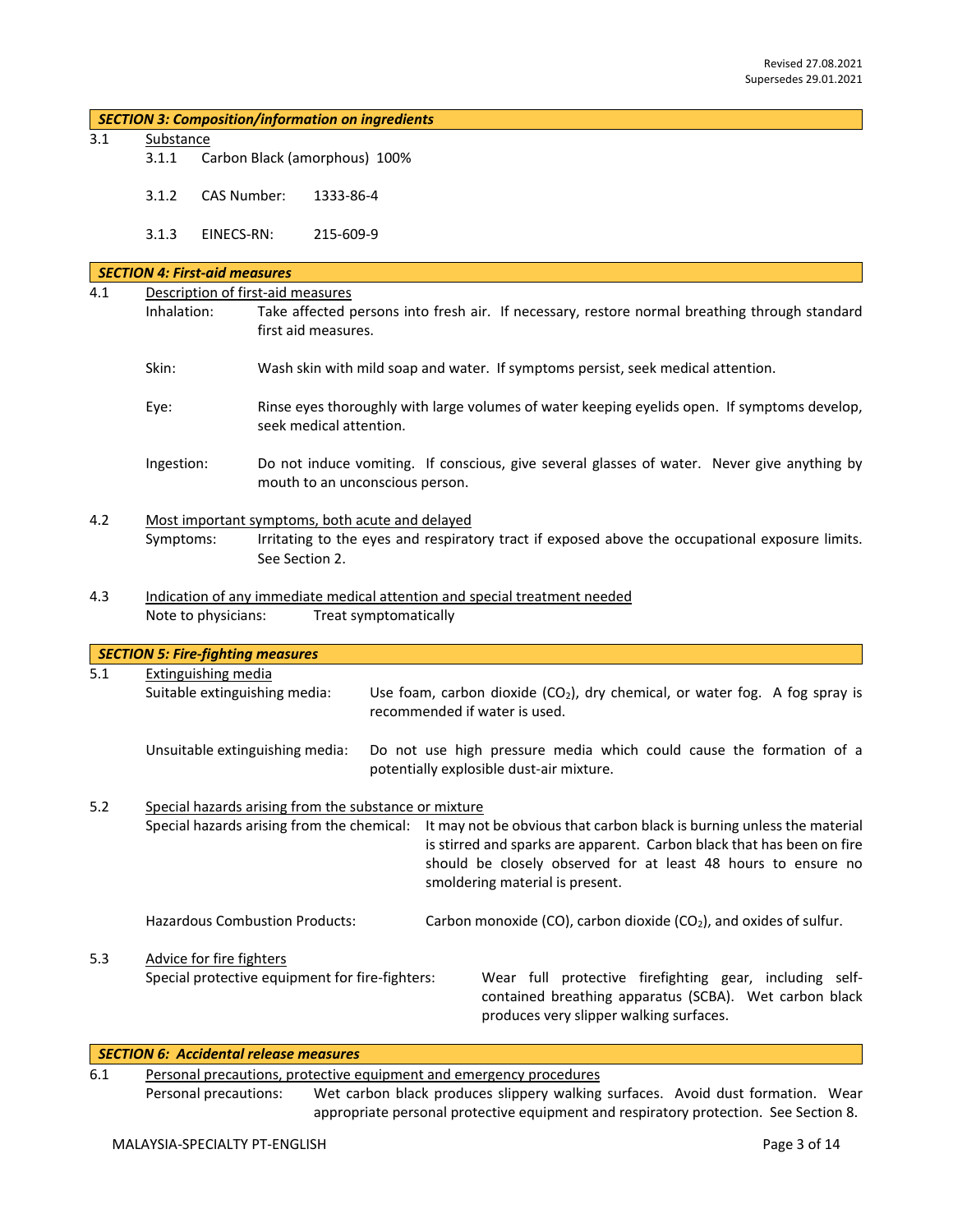| $6.2$ | <b>Environmental precautions</b><br>Environmental precautions: | Carbon black poses no significant environmental hazards. Contain spilled<br>product on land, if possible. As a matter of good practice, minimize<br>contamination of sewage water, soil, groundwater, drainage systems, or<br>bodies of water.                                                                                                                                                                                                                                                                                                                                                                                                                                     |
|-------|----------------------------------------------------------------|------------------------------------------------------------------------------------------------------------------------------------------------------------------------------------------------------------------------------------------------------------------------------------------------------------------------------------------------------------------------------------------------------------------------------------------------------------------------------------------------------------------------------------------------------------------------------------------------------------------------------------------------------------------------------------|
| 6.3   | Methods for containment:                                       | Methods and materials for containment and cleaning up<br>Prevent further leakage or spillage if safe to do so.                                                                                                                                                                                                                                                                                                                                                                                                                                                                                                                                                                     |
|       | Methods for cleaning up:                                       | Small spills should be vacuumed when possible. Dry sweeping is not<br>recommended. A vacuum equipped with high efficiency particulate air (HEPA)<br>filtration is recommended. If necessary, light water spray will reduce dust for<br>dry sweeping. Large spills may be shoveled into containers. See Section 13.                                                                                                                                                                                                                                                                                                                                                                 |
| 6.4   | Reference to other sections                                    |                                                                                                                                                                                                                                                                                                                                                                                                                                                                                                                                                                                                                                                                                    |
|       | Reference to other sections:                                   | See section 8. See section 13.                                                                                                                                                                                                                                                                                                                                                                                                                                                                                                                                                                                                                                                     |
|       | <b>SECTION 7: Handling and storage</b>                         |                                                                                                                                                                                                                                                                                                                                                                                                                                                                                                                                                                                                                                                                                    |
| 7.1   | <b>Precautions for safe handling</b>                           |                                                                                                                                                                                                                                                                                                                                                                                                                                                                                                                                                                                                                                                                                    |
|       |                                                                | Advice on safe handling: Avoid dust formation. Do not breathe dust. Provide appropriate local exhaust to<br>minimize dust formation. Do not use compressed air.                                                                                                                                                                                                                                                                                                                                                                                                                                                                                                                    |
|       |                                                                | Take precautionary measures against static discharges. Provide adequate precautions,<br>such as electrical grounding and bonding, or inert atmospheres. Grounding of<br>equipment and conveying systems may be required under certain conditions. Safe work<br>practices include the elimination of potential ignition sources in proximity to carbon<br>black dust; good housekeeping to avoid accumulations of dust on all surfaces;<br>appropriate exhaust ventilation design and maintenance to control airborne dust levels<br>to below the applicable occupational exposure limit. If hot work is required, the<br>immediate work area must be cleared of carbon black dust. |
|       | General hygiene considerations:                                | Handle in accordance with good industrial hygiene and safety practices.                                                                                                                                                                                                                                                                                                                                                                                                                                                                                                                                                                                                            |
| 7.2   | Storage conditions:                                            | Conditions for safe storage, including any incompatibilities<br>Keep in a dry, cool, and well-ventilated location. Store away from heat, ignition sources,<br>and strong oxidizers.                                                                                                                                                                                                                                                                                                                                                                                                                                                                                                |
|       |                                                                | Carbon black is not classifiable as a Division 4.2 self-heating substance under the UN<br>test criteria. However, current UN criteria for determining if a substance is self-heating<br>is volume dependent. This classification may not be appropriate for large volume<br>storage container.                                                                                                                                                                                                                                                                                                                                                                                     |
|       |                                                                | Before entering vessels and confined spaces containing carbon black, test for adequate<br>oxygen, flammable gases and potential toxic air contaminants. Do not allow dust to<br>accumulate on surfaces.                                                                                                                                                                                                                                                                                                                                                                                                                                                                            |
|       | Incompatible materials:                                        | Strong oxidizers.                                                                                                                                                                                                                                                                                                                                                                                                                                                                                                                                                                                                                                                                  |
| 7.3   | Specific end use(s)                                            |                                                                                                                                                                                                                                                                                                                                                                                                                                                                                                                                                                                                                                                                                    |
|       | MALAYSIA-SPECIALTY PT-ENGLISH                                  | Page 4 of 14                                                                                                                                                                                                                                                                                                                                                                                                                                                                                                                                                                                                                                                                       |

For emergency responders: Use personal protective equipment recommended in section 8.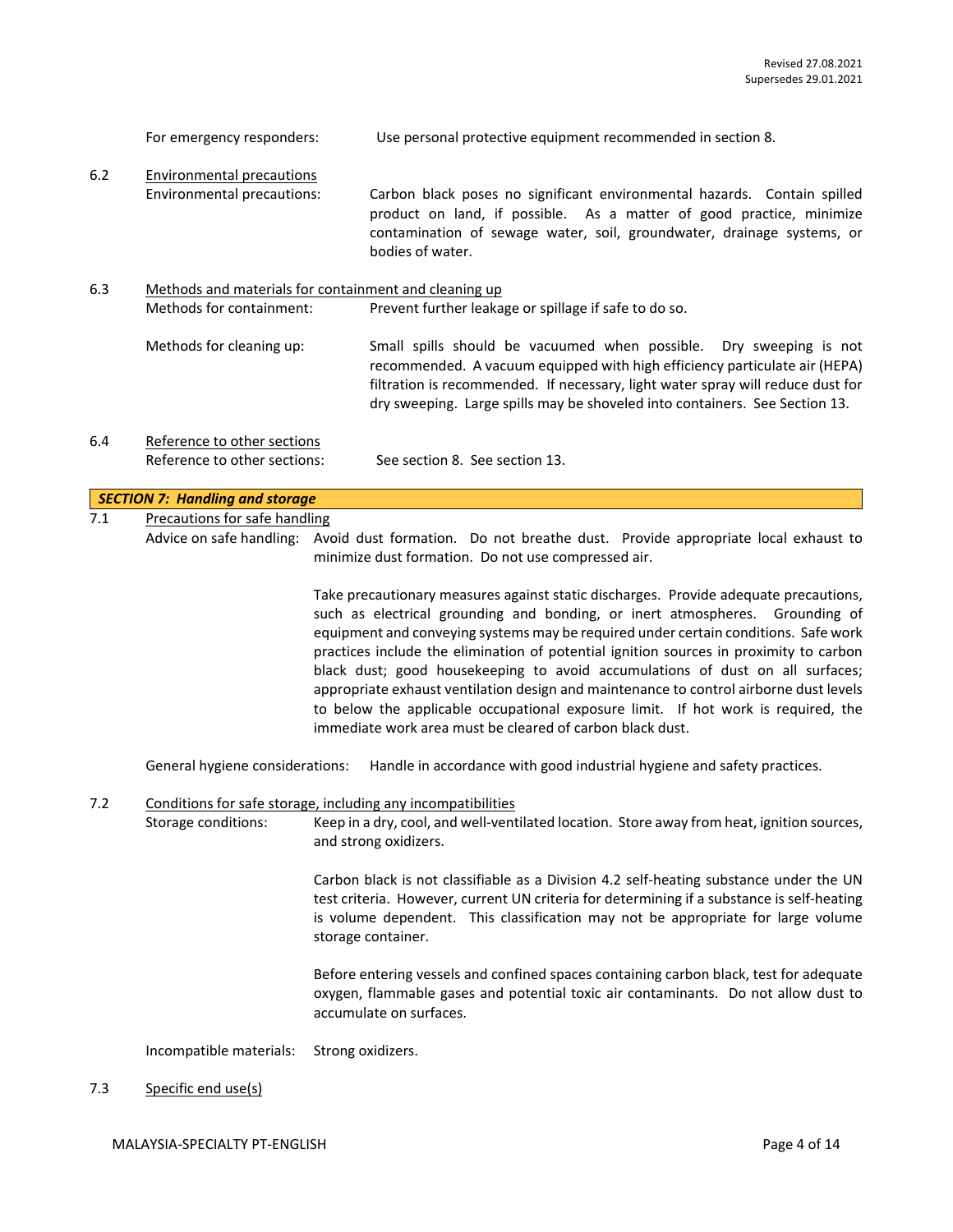|     | <b>Risk Management Measures:</b>                        | Per Article 14.4 of the REACH Regulation, no exposure scenario has been<br>developed as the substance is not hazardous.                            |
|-----|---------------------------------------------------------|----------------------------------------------------------------------------------------------------------------------------------------------------|
|     | <b>SECTION 8: Exposure controls/personal protection</b> |                                                                                                                                                    |
| 8.1 | Control parameters                                      |                                                                                                                                                    |
|     | Exposure guidelines:                                    | Representative occupational exposure limits currently available for carbon black (CAS<br>number: 1333-86-4). Country listing is not all inclusive. |

| Country              | Concentration, mg/m3                                    |
|----------------------|---------------------------------------------------------|
| Argentina            | 3.5, TWA                                                |
| Australia            | 3.0, TWA, inhalable                                     |
| Belgium              | 3.6, TWA                                                |
| <b>Brazil</b>        | 3.5, TWA                                                |
| Canada (Ontario)     | 3.0 TWA, inhalable                                      |
| China                | 4.0, TWA 8.0, TWA, STEL (15 min)                        |
| Colombia             | 3.0, TWA, inhalable                                     |
| Czech Republic       | 2.0, TWA                                                |
| Egypt                | 3.5, TWA                                                |
| Finland              | 3.5, TWA; 7.0, STEL                                     |
| France - INRS        | 3.5, TWA/VME inhalable                                  |
| Germany - BeKGS527   | 0.5, TWA, respirable; 2.0, TWA, inhalable (DNEL values) |
| Hong Kong            | 3.5, TWA                                                |
| Indonesia            | 3.5, TWA/NABs                                           |
| Ireland              | 3.5, TWA; 7.0, STEL                                     |
| Italy                | 3.5, TWA, inhalable                                     |
| Japan - MHLW         | 3.0                                                     |
| Japan – SOH          | 4.0, TWA; 1.0, TWA, respirable                          |
| Korea                | 3.5, TWA                                                |
| Malaysia             | 3.5, TWA                                                |
| Mexico               | 3.5, TWA                                                |
| Russia               | 4.0, TWA                                                |
| Spain                | 3.5, TWA (VLA-ED)                                       |
| Sweden               | 3.0, TWA                                                |
| United Kingdom       | 3.5, TWA, inhalable; 7.0, STEL, inhalable               |
| EU REACH DNEL        | 2.0, TWA, inhalable; 0.5, TWA respirable                |
| <b>United States</b> | 3.5, TWA, OSHA-PEL                                      |
|                      | 3.0, TWA, ACGIH-TLV®, inhalable                         |
|                      | 3.5, TWA, NIOSH-REL                                     |

\*Please consult the current version of the standard or regulation that may apply to your operations.

| American Conference of Governmental Industrial Hygienists         |
|-------------------------------------------------------------------|
| milligrams per cubic meter                                        |
| Derived no-effect level                                           |
| National Institute for Occupational Safety and Health             |
| Occupational Safety and Health Administration                     |
| permissible exposure limit                                        |
| recommended exposure limit                                        |
| short-term exposure limit                                         |
| threshold limit value                                             |
| time weighted average, eight (8) hours unless otherwise specified |
|                                                                   |

Predicted No Effect Concentration: Not applicable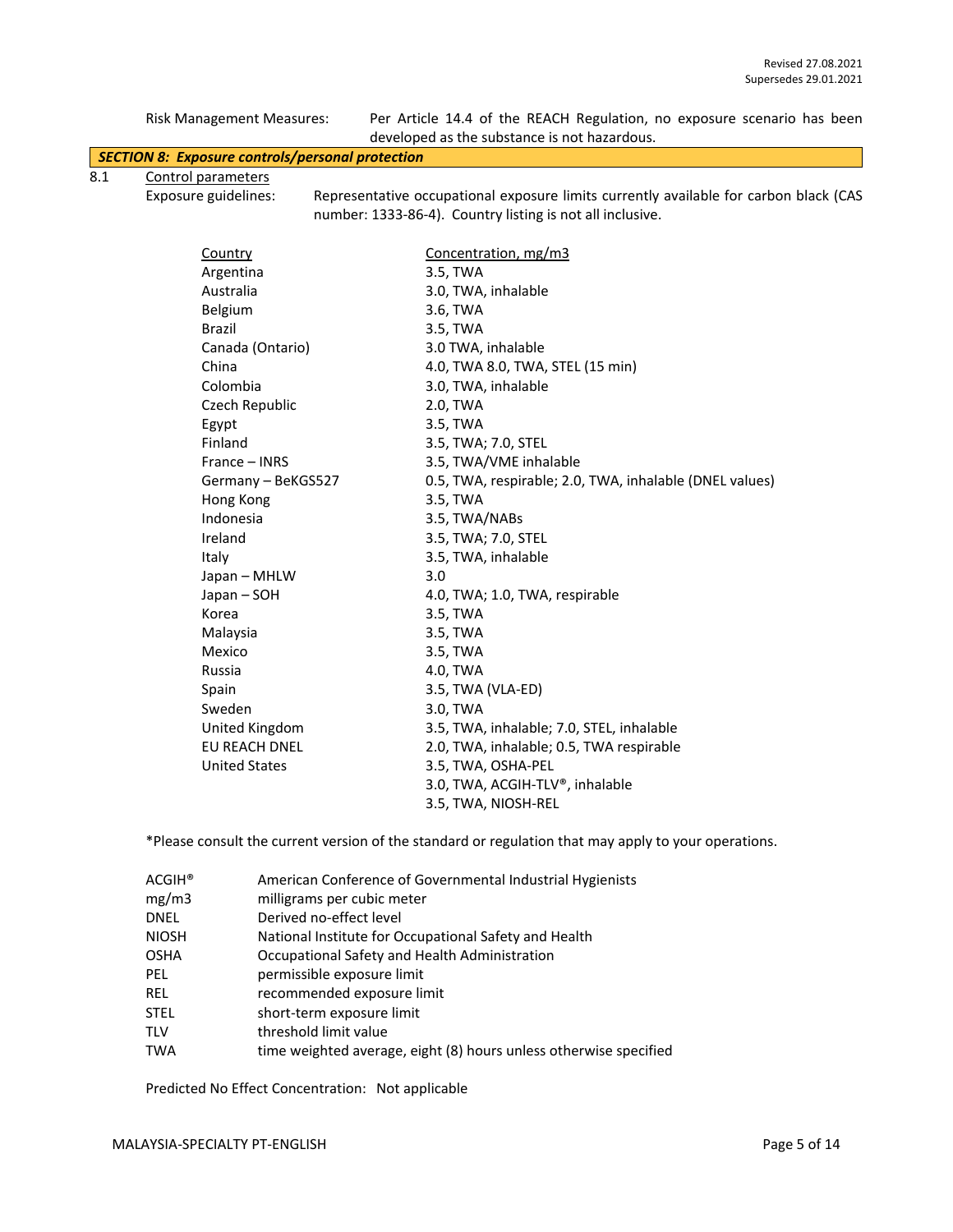#### 8.2 Exposure controls

Engineering controls: Use process enclosures and/or exhaust ventilation to keep airborne dust concentrations below the occupational exposure limit.

#### Personal Protective Equipment (PPE)

Respiratory: Approved air purifying respirator (APR) should be used where airborne dust concentrations are expected to exceed occupational exposure limits. Use a positivepressure, air supplied respirator if there is any potential for uncontrolled release, exposure levels are not known, or in circumstances where APRs may not provide adequate protection.

> When respiratory protection is required to minimize exposures to carbon black, programs should follow the requirements of the appropriate governing body for the country, province or state. Selected references to respiratory protection standards are provided below:

- OSHA 29CFR1910.134, Respiratory Protection
- CR592 Guidelines for Selection and Use of Respiratory Protective Devices (CEN)
- German/European Standard DIN/EN 143, Respiratory Protective Devices for Dusty Materials (CEN)
- Hand protection: Wear protective gloves. Use a barrier cream. Wash hands and skin with mild soap and water.
- Eye/face protection: Wear safety glasses or goggles.
- Skin protection: Wear general protective clothing to minimize skin contact. Wash clothing daily. Work clothes should not be taken home.
- Other: Emergency eyewash and safety showers should be in close proximity. Wash hands and face thoroughly with mild soap before eating or drinking.

Environmental exposure controls: in accordance with all local legislation and permit requirements.

| <b>SECTION 9: Physical and chemical properties</b> |                               |                                                       |  |  |  |
|----------------------------------------------------|-------------------------------|-------------------------------------------------------|--|--|--|
| 9.1                                                |                               | Information on basic physical and chemical properties |  |  |  |
|                                                    | Appearance:                   | powder or pellet                                      |  |  |  |
|                                                    | Color:                        | black                                                 |  |  |  |
|                                                    | Odor:                         | odorless                                              |  |  |  |
|                                                    | Odor threshold:               | not applicable                                        |  |  |  |
|                                                    | Melting point/freezing point: | not applicable                                        |  |  |  |
|                                                    | Boiling point/range:          | not applicable                                        |  |  |  |
|                                                    | Vapor pressure:               | not applicable                                        |  |  |  |
|                                                    | Vapor Density:                | not applicable                                        |  |  |  |
|                                                    | Oxidizing properties:         | not applicable                                        |  |  |  |
|                                                    | Flash Point:                  | not applicable                                        |  |  |  |
|                                                    | Flammability:                 | not flammable                                         |  |  |  |
|                                                    | Explosive properties:         | Dust may form explosible mixture in air               |  |  |  |
|                                                    | Explosion limits (air):       |                                                       |  |  |  |
|                                                    | Upper:                        | not available                                         |  |  |  |
|                                                    | Lower:                        | 50 $g/m^3$ (dust)                                     |  |  |  |
|                                                    | Evaporation rate:             | not applicable                                        |  |  |  |
|                                                    | Density: $(20^{\circ}C)$ :    | $1.7 - 1.9$ g/cm <sup>3</sup>                         |  |  |  |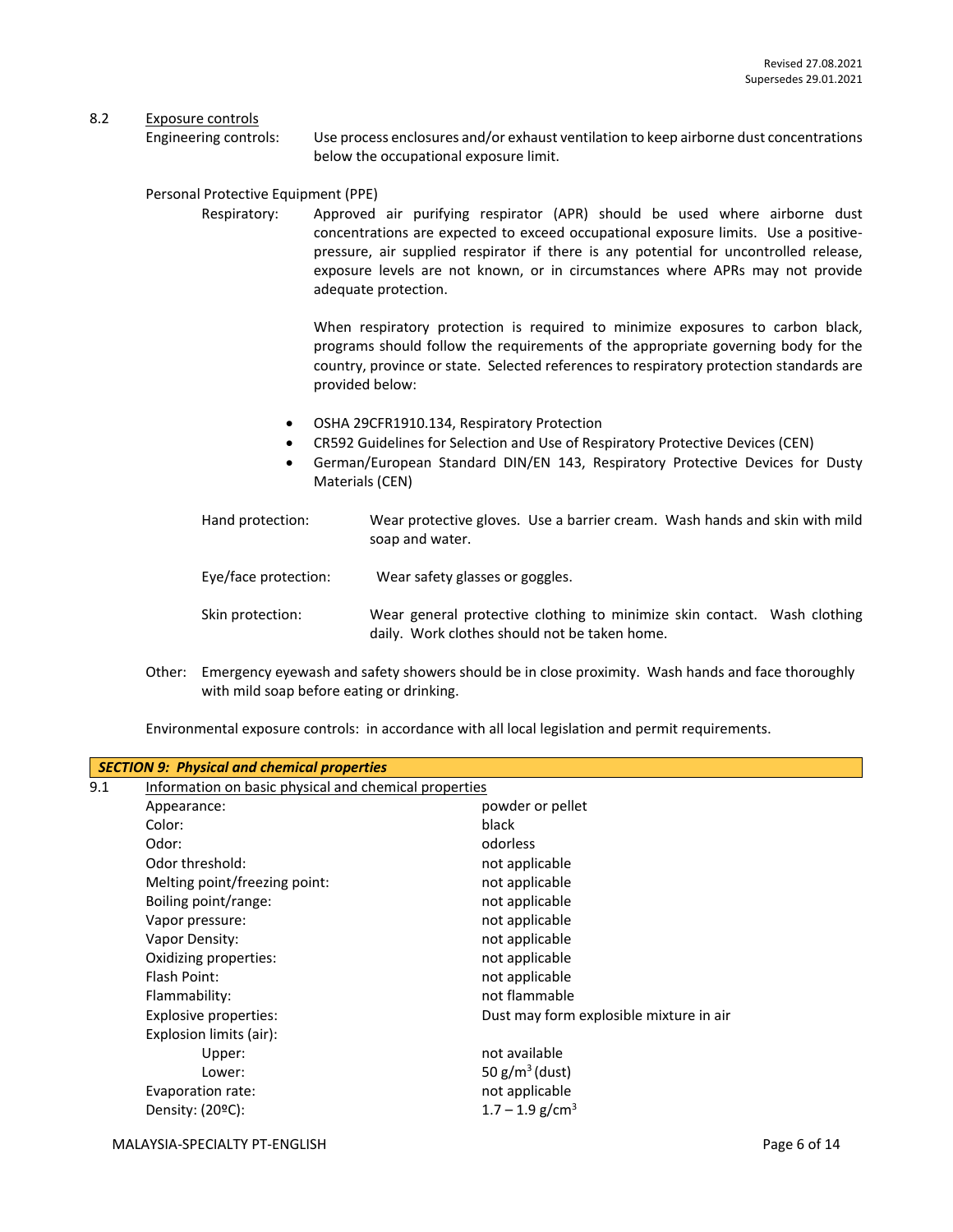|     | <b>Bulk density:</b>                     | 1.25-40 lb/ft <sup>3</sup> , 20-640 kg/m <sup>3</sup>         |
|-----|------------------------------------------|---------------------------------------------------------------|
|     | Pellets:                                 | 200-680 kg/m <sup>3</sup>                                     |
|     | Powder (fluffy):                         | 20-380 kg/m <sup>3</sup>                                      |
|     | Solubility (in Water):                   | insoluble                                                     |
|     | pH value: (ASTM 1512):                   | 4-11 [50 g/l water, 68°F (20°C)]                              |
|     | Partition coefficient (n-octanol/water): | not applicable                                                |
|     | Viscosity:                               | not applicable                                                |
|     | Decomposition temperature:               | not applicable                                                |
|     | Auto-ignition temperature:               | $>140$ <sup>o</sup> C                                         |
|     | Minimum Ignition temperature:            | >500ºC (BAM Furnace)(VDI 2263)                                |
|     |                                          | >315ºC (Godberg-Greenwald Furnace)(VDI 2263)                  |
|     | Minimum ignition energy:                 | >10,000 mJ (VDI 2263)                                         |
|     | Ignition energy:                         | not available                                                 |
|     | Maximum absolute explosion pressure:     | 10 bar (VDI 2263)                                             |
|     | Maximum rate of pressure rise:           | 30-400 bar/sec (VDI 2263 and ASTM E1226-88)                   |
|     | Burn Velocity:                           | > 45 seconds (not classified as "highly flammable" or "easily |
|     |                                          | ignitable")                                                   |
|     | <b>Kst Value:</b>                        | not available                                                 |
|     | Dust explosion classification:           | ST <sub>1</sub>                                               |
|     | Decomposition temperature:               | not applicable                                                |
| 9.2 | Other information                        |                                                               |

|      | <b>SECTION 10: Stability and reactivity</b>                       |                                                                                                                                                                                                                                       |  |
|------|-------------------------------------------------------------------|---------------------------------------------------------------------------------------------------------------------------------------------------------------------------------------------------------------------------------------|--|
| 10.1 | Reactivity                                                        |                                                                                                                                                                                                                                       |  |
|      | Reactivity:                                                       | May react exothermically upon contact with strong oxidizers.                                                                                                                                                                          |  |
| 10.2 | Chemical stability                                                |                                                                                                                                                                                                                                       |  |
|      | Stability:                                                        | Stable under normal ambient conditions.                                                                                                                                                                                               |  |
|      | <b>Explosion data</b>                                             |                                                                                                                                                                                                                                       |  |
|      | Sensitivity to mechanical impact:                                 | Not sensitive to mechanical impact                                                                                                                                                                                                    |  |
|      | Sensitivity to static discharge:                                  | Dust may form explosible mixture in air. Avoid dust formation. Do not create<br>a dust cloud. Take precautionary measures against static discharges. Ensure<br>all equipment is earthed/grounded before beginning transfer operation. |  |
| 10.3 | Possibility of hazardous reactions                                |                                                                                                                                                                                                                                       |  |
|      | Hazardous polymerization:                                         | Does not occur.                                                                                                                                                                                                                       |  |
|      | Possibility of hazardous reactions: None under normal conditions. |                                                                                                                                                                                                                                       |  |
| 10.4 | Conditions to avoid                                               |                                                                                                                                                                                                                                       |  |
|      | Conditions to avoid:                                              | Avoid high temperatures >400°C (>752°F) and sources of ignition.                                                                                                                                                                      |  |
| 10.5 | Incompatible materials                                            |                                                                                                                                                                                                                                       |  |
|      | Incompatible materials:                                           | Strong oxidizers.                                                                                                                                                                                                                     |  |
| 10.6 | Hazardous decomposition products                                  |                                                                                                                                                                                                                                       |  |
|      |                                                                   | Hazardous decomposition products: Carbon monoxide, carbon dioxide, organic products of combustion, oxides of<br>sulfur.                                                                                                               |  |

Not available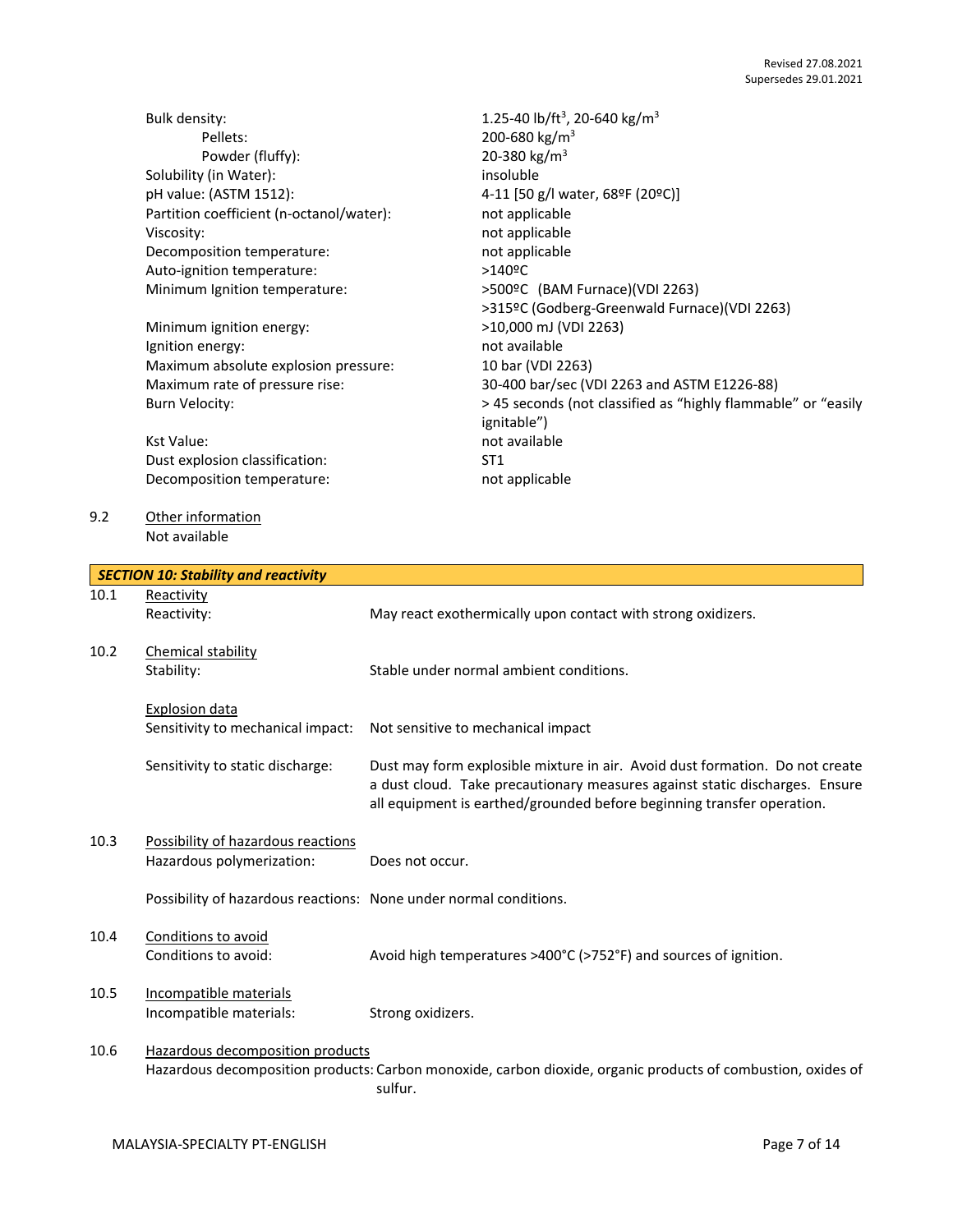| <b>SECTION 11: Toxicological information</b> |                                                                                                                                                                                                                                                                                                                                                                                                                                                                                                                                           |
|----------------------------------------------|-------------------------------------------------------------------------------------------------------------------------------------------------------------------------------------------------------------------------------------------------------------------------------------------------------------------------------------------------------------------------------------------------------------------------------------------------------------------------------------------------------------------------------------------|
| 11.1<br>Information on toxicological effects |                                                                                                                                                                                                                                                                                                                                                                                                                                                                                                                                           |
| <b>Acute Toxicity:</b>                       |                                                                                                                                                                                                                                                                                                                                                                                                                                                                                                                                           |
| Oral LD50:                                   | $LD_{50}$ (rat) > 8000 mg/kg. (Equivalent to OECD TG 401)                                                                                                                                                                                                                                                                                                                                                                                                                                                                                 |
| Inhalation LD50:                             | No data available                                                                                                                                                                                                                                                                                                                                                                                                                                                                                                                         |
| Dermal LD50:                                 | No data available                                                                                                                                                                                                                                                                                                                                                                                                                                                                                                                         |
| Skin corrosion/irritation:                   | Rabbit: not irritating. (Equivalent to OECD TG 404)<br>Edema = $0$ (max. attainable irritation score: 4)<br>Erythema = $0$ (max. attainable irritation score: 4)<br>Assessment: Not irritating to skin.                                                                                                                                                                                                                                                                                                                                   |
| Serious eye damage/irritation:               | Rabbit: not irritating. (OECD TG 405)<br>Cornea: 0 (max. attainable irritation score: 4)<br>Iris: 0 (max. attainable irritation score: 2)<br>Conjunctivae: 0 (max. attainable irritation score: 3)<br>Chemosis: 0 (max. attainable irritation score: 4)<br>Assessment: Not irritating to the eyes.                                                                                                                                                                                                                                        |
| Sensitization:                               | Guinea pig skin (Buehler Test): Not sensitizing (OECD TG 406)<br>Assessment: Not sensitizing in animals.<br>No cases of sensitization in humans have been reported.                                                                                                                                                                                                                                                                                                                                                                       |
| Germ cell mutagenicity:                      | In vitro: Carbon black is not suitable to be tested directly in bacterial (Ames<br>test) and other in vitro systems because of its insolubility. However, when<br>organic solvent extracts of carbon black have been tested, results showed no<br>mutagenic effects. Organic solvent extracts of carbon black can contain traces<br>of polycyclic aromatic hydrocarbons (PAHs). A study to examine the<br>bioavailability of these PAHs showed that they are very tightly bound to carbon<br>black and are not bioavailable (Borm, 2005). |
|                                              | In vivo: In an experimental investigation, mutational changes in the hprt ene<br>were reported in alveolar epithelial cells in the rat following inhalation<br>exposure to carbon black (Driscoll, 1997). This observation is considered to be<br>rat-specific and a consequence of "lung overload," which leads to chronic<br>inflammation and release of reactive oxygen species. This is considered to be<br>a secondary genotoxic effect and, thus, carbon black itself would not be<br>considered to be mutagenic.                   |
|                                              | Assessment: In vivo mutagenicity in rats occurs by mechanisms secondary to<br>a threshold effect and is a consequence of "lung overload," which leads to<br>chronic inflammation and the release of genotoxic oxygen species. This<br>mechanism is considered to be a secondary genotoxic effect and, thus, carbon<br>black itself would not be considered to be mutagenic.                                                                                                                                                               |
| Carcinogenicity:                             | <b>Animal toxicity</b><br>Rat, oral, duration 2 years.<br>Effect: no tumors.                                                                                                                                                                                                                                                                                                                                                                                                                                                              |
|                                              | Mouse, oral, duration 2 years.<br>Effect: no tumors.                                                                                                                                                                                                                                                                                                                                                                                                                                                                                      |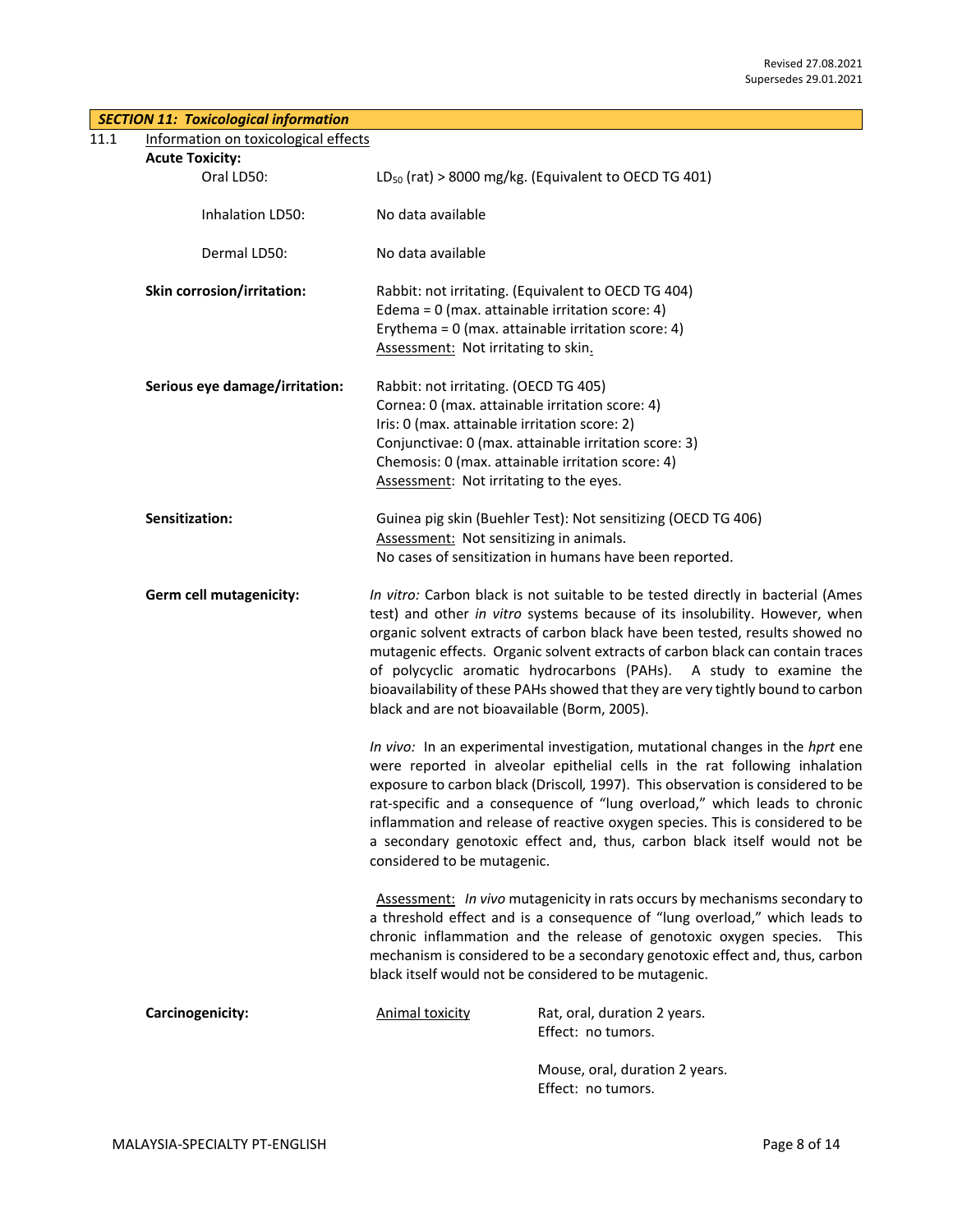Mouse, dermal, duration 18 months. Effect: no skin tumors.

Rat, inhalation, duration 2 years. Target organ: lungs. Effect: inflammation, fibrosis, tumors.

Note: Tumors in the rat lung are considered to be related to "lung overload" rather than to a specific chemical effect of carbon black itself in the lung. These effects in rats have been reported in many studies on other poorly soluble inorganic particles and appear to be rat specific (ILSI, 2000). Tumors have not been observed in other species (i.e., mouse and hamster) for carbon black or other poorly soluble particles under similar circumstances and study conditions.

#### Mortality studies (human data)

A study on carbon black production workers in the UK (Sorahan, 2001) found an increased risk of lung cancer in two of the five plants studied; however, the increase was not related to the dose of carbon black. Thus, the authors did not consider the increased risk in lung cancer to be due to carbon black exposure. A German study of carbon black workers at one plant (Morfeld, 2006; Buechte, 2006) found a similar increase in lung cancer risk but, like the Sorahan, 2001 (UK study), found no association with carbon black exposure. A large US study of 18 plants showed a reduction in lung cancer risk in carbon black production workers (Dell*,* 2006). Based upon these studies, the February 2006 Working Group at the International Agency for Research on Cancer (IARC) concluded that the human evidence for carcinogenicity was *inadequate* (IARC, 2010).

Since the IARC evaluation of carbon black, Sorahan and Harrington (2007) have re-analyzed the UK study data using an alternative exposure hypothesis and found a positive association with carbon black exposure in two of the five plants. The same exposure hypothesis was applied by Morfeld and McCunney (2009) to the German cohort; in contrast, they found no association between carbon black exposure and lung cancer risk and, thus, no support for the alternative exposure hypothesis used by Sorahan and Harrington.

Overall, as a result of these detailed investigations, no causative link between carbon black exposure and cancer risk in humans has been demonstrated.

#### IARC cancer classification

In 2006 IARC re-affirmed its 1995 finding that there is *"inadequate evidence"* from human health studies to assess whether carbon black causes cancer in humans. IARC concluded that there is *"sufficient evidence*" in experimental animal studies for the carcinogenicity of carbon black. IARC's overall evaluation is that carbon black is *"possibly carcinogenic to humans (Group 2B)".* This conclusion was based on IARC's guidelines, which generally require such a classification if one species exhibits carcinogenicity in two or more animal studies (IARC, 2010).

Solvent extracts of carbon black were used in one study of rats in which skin tumors were found after dermal application and several studies of mice in which sarcomas were found following subcutaneous injection. IARC concluded that there was *"sufficient evidence"* that carbon black extracts can cause cancer in animals (Group 2B).

#### ACGIH cancer classification

Confirmed Animal Carcinogen with Unknown Relevance to Humans (Category A3 Carcinogen).

MALAYSIA-SPECIALTY PT-ENGLISH PAGE 2001 14 Assessment: Applying the guidelines of self-classification under the Globally Harmonized System of Classification and Labeling of Chemicals, carbon black is not classified as a carcinogen. Lung tumors are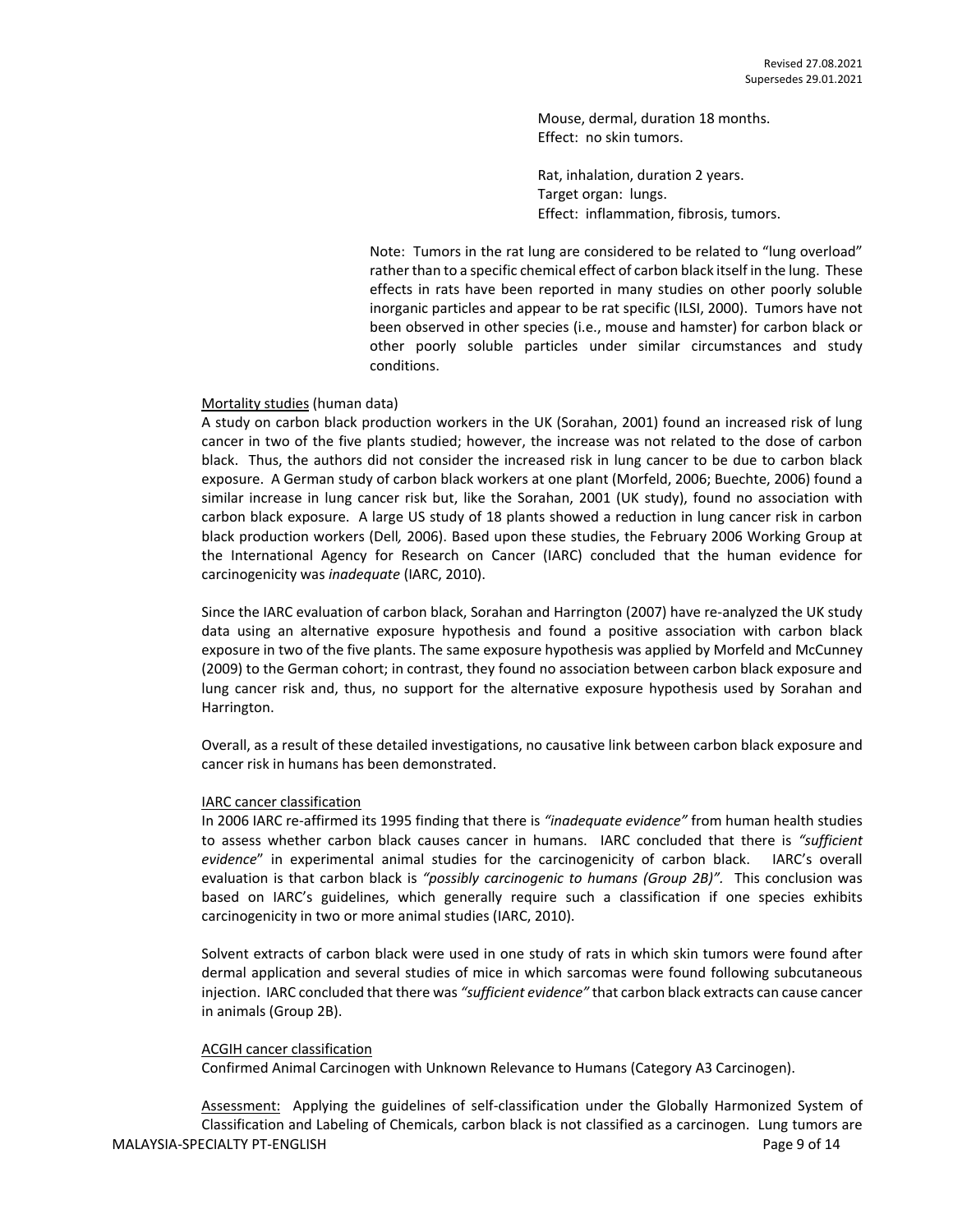induced in rats as a result of repeated exposure to inert, poorly soluble particles like carbon black and other poorly soluble particles. Rat tumors are a result of a secondary non-genotoxic mechanism associated with the phenomenon of lung overload. This is a species-specific mechanism that has questionable relevance for classification in humans. In support of this opinion, the CLP Guidance for Specific Target Organ Toxicity – Repeated Exposure (STOT-RE), cites lung overload under mechanisms not relevant to humans. Human health studies show that exposure to carbon black does not increase the risk of carcinogenicity.

**Reproductive and developmental toxicity:** Assessment: No effects on reproductive organs or fetal development have been reported in long-term repeated dose toxicity studies in animals.

**Specific target organ toxicity – single exposure (STOT-SE):** Assessment: Based on available data, specific target organ toxicity is not expected after single oral, single inhalation, or single dermal exposure.

#### **Specific target organ toxicity – repeated exposure (STOT-RE):**

Animal toxicity

Repeated dose toxicity: inhalation (rat), 90 days, No Observed Adverse Effect Concentration (NOAEC) = 1.1 mg/m<sup>3</sup> (respirable)

Target organ/effects at higher doses are lung inflammation, hyperplasia, and fibrosis.

Repeated dose toxicity: oral (mouse), 2 yrs, No Observed Effect Level (NOEL) = 137 mg/kg (body wt.)

Repeated dose toxicity: oral (rat), 2 yrs, NOEL = 52 mg/kg (body wt.)

Although carbon black produces pulmonary irritation, cellular proliferation, fibrosis, and lung tumors in the rat under conditions of lung overload, there is evidence to demonstrate that this response is principally a species-specific response that is not relevant to humans.

#### Morbidity studies (human data)

Results of epidemiological studies of carbon black production workers suggest that cumulative exposure to carbon black may result in small, non-clinical decrements in lung function. A U.S. respiratory morbidity study suggested a 27 ml decline in FEV<sub>1</sub> from a 1 mg/m<sup>3</sup> 8 hour TWA daily (inhalable fraction) exposure over a 40-year period (Harber, 2003). An earlier European investigation suggested that exposure to 1 mg/m<sup>3</sup> (inhalable fraction) of carbon black over a 40-year working lifetime would result in a 48 ml decline in  $FEV<sub>1</sub>$  (Gardiner, 2001). However, the estimates from both studies were only of borderline statistical significance. Normal age-related decline over a similar period of time would be approximately 1200 ml.

In the U.S. study, 9% of the highest non-smokers exposure group (in contrast to 5% of the unexposed group) reported symptoms consistent with chronic bronchitis. In the European study, methodological limitations in the administration of the questionnaire limit the conclusions that can be drawn about reported symptoms. This study, however, indicated a link between carbon black and small opacities on chest films, with negligible effects on lung function.

#### Assessment:

**Inhalation** - Applying the guidelines of self-classification under GHS, carbon black is not classified under STOT-RE for effects on the lung. Classification is not warranted on the basis of the unique response of rats resulting from "lung overload" following exposure to poorly soluble particles such as carbon black. The pattern of pulmonary effects in the rat, such as inflammation and fibrotic responses, are not observed in other rodent species, non-human primates, or humans under similar exposure conditions. Lung overload does not appear to be relevant for human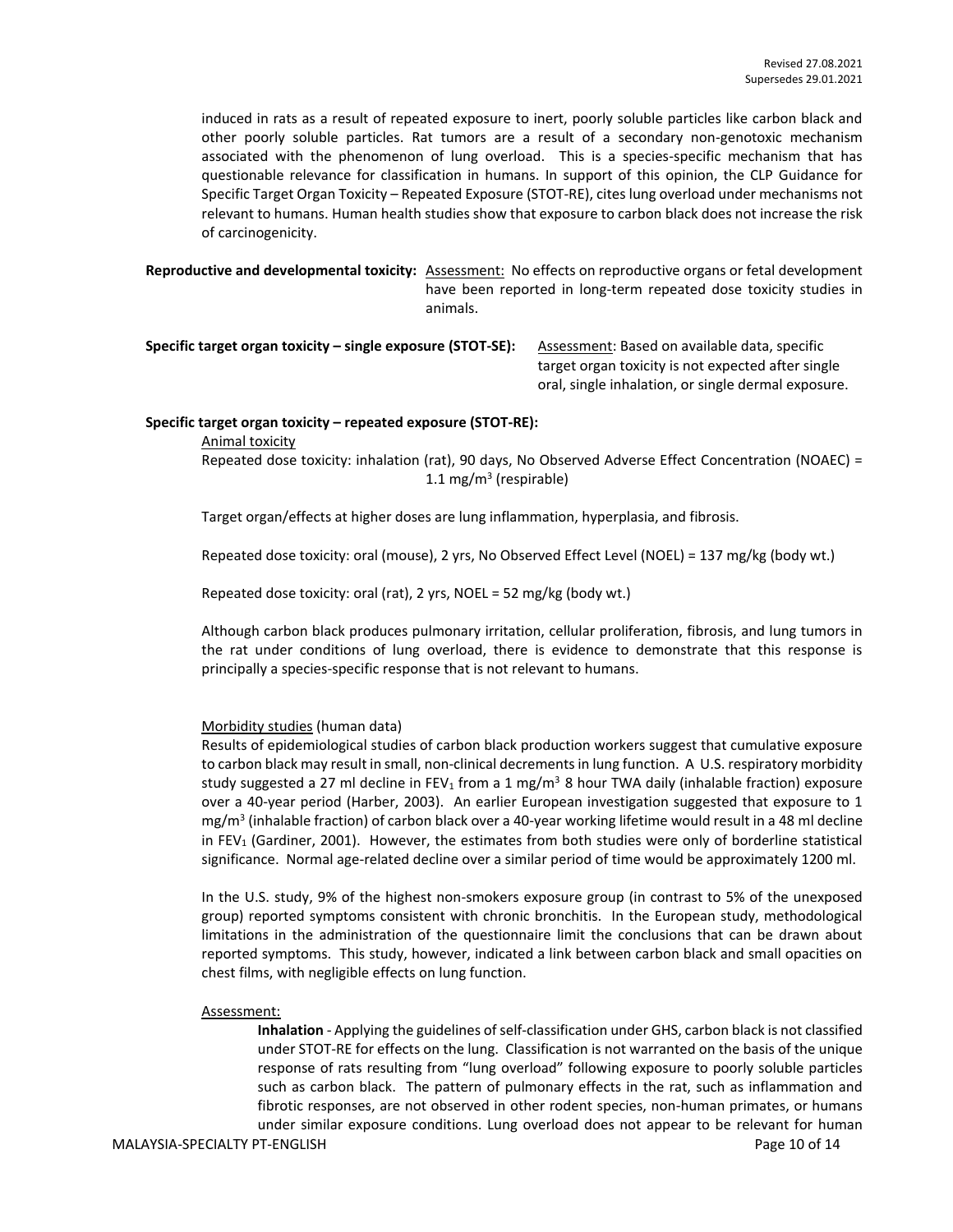health. Overall, the epidemiological evidence from well-conducted investigations has shown no causative link between carbon black exposure and the risk of non-malignant respiratory disease in humans. A STOT-RE classification for carbon black after repeated inhalation exposure is not warranted.

**Oral:** Based on available data, specific target organ toxicity is not expected after repeated oral exposure.

**Dermal:** Based on available data and the chemical-physical properties (insolubility, low absorption potential), specific target organ toxicity is not expected after repeated dermal exposure.

Aspiration hazard: Assessment: Based on industrial experience and the available data, no aspiration hazard is expected.

|      | <b>SECTION 12: Ecological information</b> |                                                                                                             |
|------|-------------------------------------------|-------------------------------------------------------------------------------------------------------------|
| 12.1 | Toxicity                                  |                                                                                                             |
|      | Aquatic toxicity:                         |                                                                                                             |
|      | Acute fish toxicity:                      | LCO (96 h) 1000mg/l, Species: Brachydanio rerio (zebrafish), Method:<br>OECD Guideline 203                  |
|      | Acute invertebrate toxicity:              | EC50 (24 h) > 5600 mg/l, Species: Daphnia magna (waterflea),<br>Method: OFCD Guideline 202                  |
|      | Acute algae toxicity:                     | EC50 (72 h) >10,000 mg/l, NOEC 10,000 mg/l, Species: Scenedesmus<br>subspicatus, Method: OECD Guideline 201 |
|      | Activated sludge:                         | ECO (3 h) > 400 mg/l, EC10 (3h): ca. 800 mg/l, Method: DEV L3 (TTC<br>test)                                 |

### 12.2 Persistence and degradability Not soluble in water. Expected to remain on soil surface. Not expected to degrade.

- 12.3 Bioaccumulative potential Not expected because of the physicochemical properties of the substance.
- 12.4 Mobility in soil Not expected to migrate. Insoluble.
- 12.5 Results of PBT and vPvB assessment Carbon black is not a PBT or a vPvB.
- 12.6 Other adverse effects Not available.

## *SECTION 13: Disposal considerations*

13.1 Waste treatment methods Product disposal: Product should be disposed of in accordance with the regulations issued by the appropriate federal, provincial, state, and local authorities. Brazil: Considered as a Class IIA waste – not inert. Canada: Not a hazardous waste under provincial regulations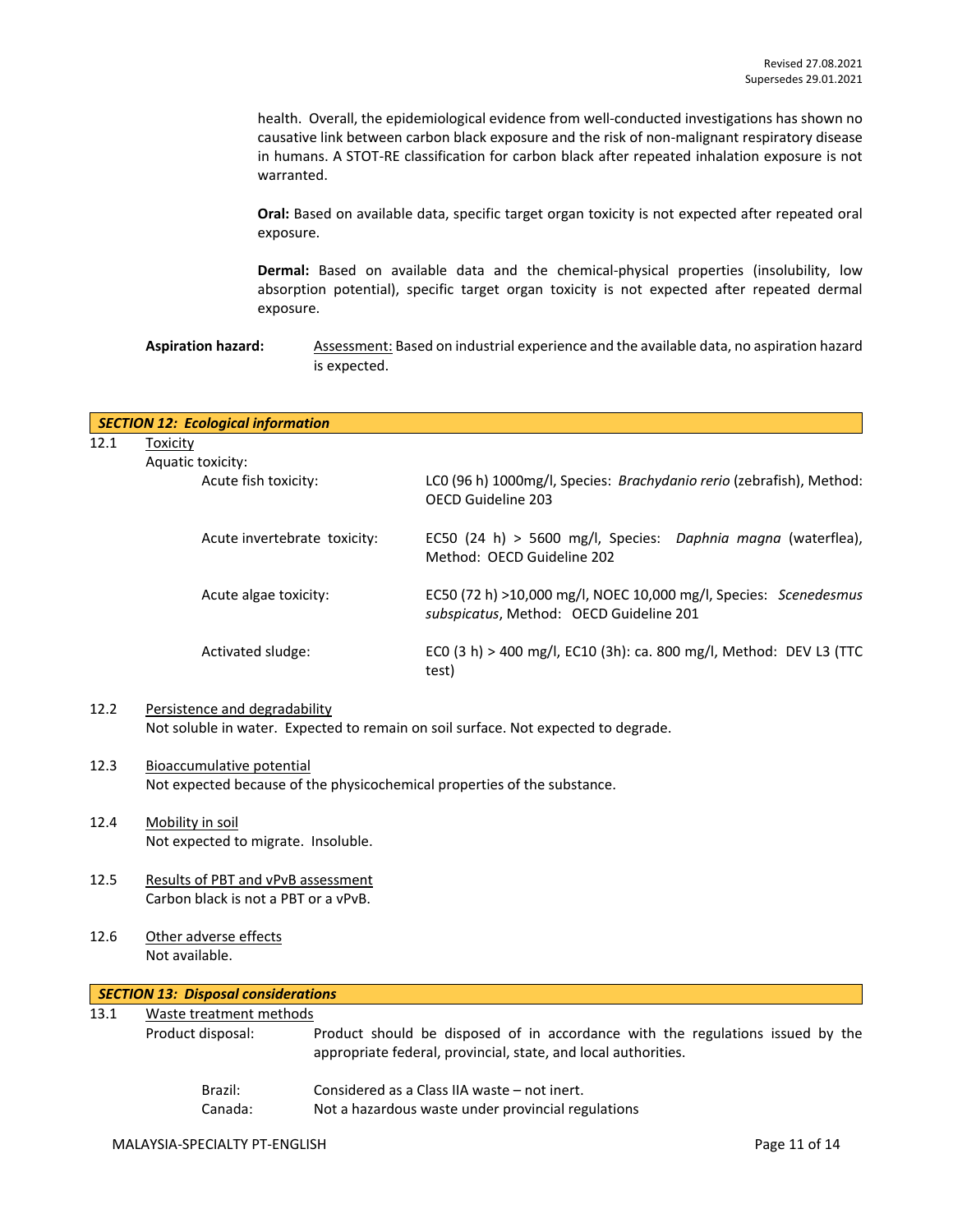EU: EU Waste Code No. 061303 per Council Directive 75/422/EEC USA: Not a hazardous waste under U.S. RCRA, 40 CFR 261.

Container/Packaging disposal: Empty packaging must be disposed of in accordance with national and local laws.

## *SECTION 14: Transport information*

The International Carbon Black Association organized the testing of seven ASTM reference carbon blacks according to the UN method, Self-Heating Solids. All seven reference carbon blacks were found to be "Not a self-heating substance of Division 4.2." The same carbon blacks were tested according to the UN method, Readily Combustible Solids and found to be "Not a readily combustible solid of Division 4.1;" under current UN Recommendations on the Transport of Dangerous Goods.

The following organizations do not classify carbon black as a "hazardous cargo" if it is "carbon, non-activated, mineral origin." Birla Carbon's carbon black products meet this definition.

|      | <u>DOT</u>                                                                                                        | IMDG                       | <b>RID</b>                                                                | <b>ADR</b> | ICAO (air)                                                    | <b>IATA</b>                                                          |
|------|-------------------------------------------------------------------------------------------------------------------|----------------------------|---------------------------------------------------------------------------|------------|---------------------------------------------------------------|----------------------------------------------------------------------|
|      | 14.1                                                                                                              | UN/ID No                   | Not regulated                                                             |            |                                                               |                                                                      |
|      | 14.2                                                                                                              | Proper shipping name       | Not regulated                                                             |            |                                                               |                                                                      |
|      | 14.3                                                                                                              | Hazard class               | Not regulated                                                             |            |                                                               |                                                                      |
|      | 14.4                                                                                                              | Packing group              | Not regulated                                                             |            |                                                               |                                                                      |
|      |                                                                                                                   |                            |                                                                           |            |                                                               |                                                                      |
|      | <b>SECTION 15: Regulatory information</b>                                                                         |                            |                                                                           |            |                                                               |                                                                      |
| 15.1 | Safety, health and environmental regulations/legislation specific for the substance or mixture<br>European Union: |                            |                                                                           |            |                                                               |                                                                      |
|      |                                                                                                                   |                            |                                                                           |            |                                                               |                                                                      |
|      |                                                                                                                   | Indication of danger:      |                                                                           |            |                                                               | Not a hazardous substance according to Regulation (EC) No 1272/2008. |
|      | <b>National Regulations:</b>                                                                                      |                            |                                                                           |            |                                                               |                                                                      |
|      |                                                                                                                   | Germany:                   | Water hazard class (WGK): nwg (not water endangering)<br>WGK Number: 1742 |            |                                                               |                                                                      |
|      |                                                                                                                   | Switzerland:               |                                                                           |            | Swiss Poison Class: tested and found to be not toxic. G-8938. |                                                                      |
|      |                                                                                                                   | International Inventories: |                                                                           |            |                                                               |                                                                      |

Carbon black, CAS number 1333-86-4, appears on the following inventories:

| Australia:   | <b>AICS</b>                   |
|--------------|-------------------------------|
|              |                               |
| Canada:      | <b>DSL</b>                    |
| China:       | <b>IECSC</b>                  |
| Europe (EU): | EINECS (EINECS-RN: 215-609-9) |
| Japan:       | <b>ENCS</b>                   |
| Korea:       | <b>KECI</b>                   |
| Philippines: | <b>PICCS</b>                  |
| Taiwan:      | <b>TCSI</b>                   |
| New Zealand: | <b>NZIOC</b>                  |
| USA:         | <b>TSCA</b>                   |
|              |                               |

#### 15.2 Chemical Safety Assessment

EU Chemical Safety Assessment: Per Article 144.1 of the REACH Regulation, a Chemical Safety Assessment has been carried out for this substance.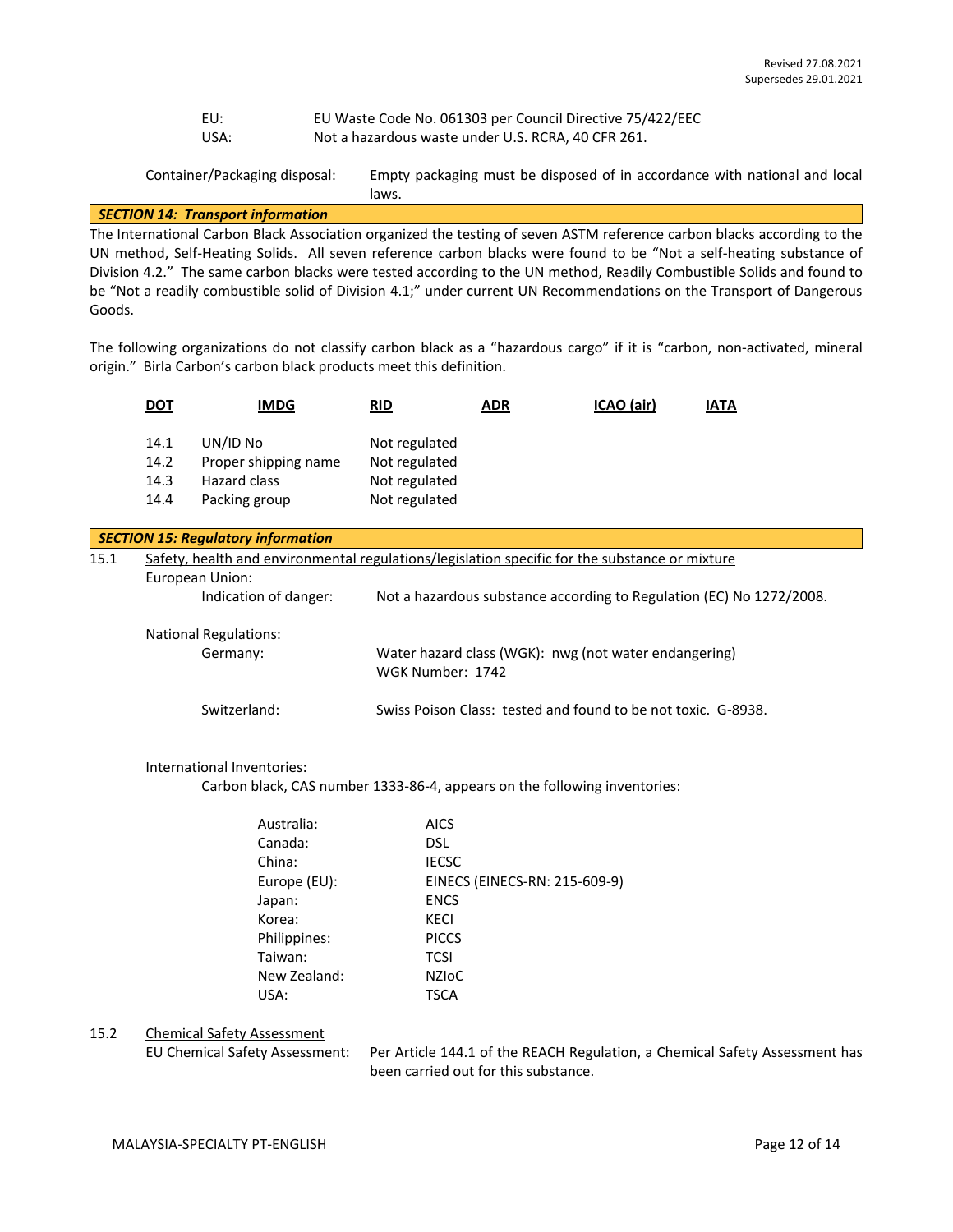EU Exposure Scenarios: Per Article 14.4 of the REACH Regulation, no exposure scenario has been developed, as the substance is not hazardous.

#### *SECTION 16: Other Information*

| <b>Contact Information</b>      |                                  |                                    |                                  |
|---------------------------------|----------------------------------|------------------------------------|----------------------------------|
| Birla Carbon U.S.A., Inc.       | Birla Carbon Brasil Ltda.        | Birla Carbon Egypt S.A.E.          | Birla Carbon China (Weifang)     |
| 370 Columbian Chemicals Lane    | Estrada Renê Fonseca S/N         | El-Nahda Road                      | Co., Ltd.                        |
| Franklin, LA 70538-1149, U.S.A. | Cubatão SP Brazil                | Amreya, Alexandria, Egypt          | Binhai Economic Development      |
| Telephone +1 337 836 5641       | CEP 11573-904                    | +20 3 47 70 102                    | Zone                             |
|                                 | PABX Operator +55 13 3362 7100   |                                    | Weifang, Shandong, 262737,       |
|                                 |                                  |                                    | <b>PRC</b>                       |
|                                 |                                  |                                    | Telephone +86 (0536) 530 5978    |
| Birla Carbon U.S.A., Inc.       | Birla Carbon Italy S.R.L.        | Birla Carbon India Private Limited | Birla Carbon China (Jining) Co.  |
| 3500 South Road S               | Via S Cassiano, 140              | K-16, Phase II, SIPCOT Industrial  | Ltd.                             |
| Ulysses, KS 67880-8103, U.S.A.  | I - 28069 San Martino di Trecate | Complex                            | Room 1428, Hongxing              |
| Telephone +1 620 356 3151       | (NO) Italy                       | Gummidipoondi - 601201             | International B                  |
|                                 | Telephone +39 0321 7981          | Dist: Thiruvallur, Tamil Nadu      | Shandong Province, Jining        |
|                                 |                                  | India                              | China 272000                     |
|                                 |                                  | +91 44 279 893 01                  | +86 177 5371 2538                |
| Birla Carbon Canada Ltd.        | Birla Carbon Hungary Ltd.        | Birla Carbon India Private Limited | Birla Carbon Korea Co., Ltd.     |
| 755 Parkdale Ave. North         | H - 3581 Tiszaújváros            | Village Lohop, Patalganga,         | #1-3, Ulha-Dong                  |
| P.O. Box 3398, Station C        | P.O.B. 61, Hungary               | Taluka: Khalapur                   | Yeosu city, cheonnam 555-290,    |
| Hamilton, Ontario L8H 7M2       | Telephone +36 49 544 000         | Dist.: Raigad 410207               | Korea                            |
| Canada                          |                                  | Maharashtra, India                 | Telephone 82-61-688-3330         |
| Telephone +1 905 544 3343       |                                  | +91 22 2192 250133                 |                                  |
| Birla Carbon Brasil Ltda.       | Birla Carbon Spain, S.L.U.       | Birla Carbon India Private Limited | Birla Carbon Thailand Public Co. |
| Via Frontal km, 1, S/N. Polo    | Carretera Gajano-Pontejos        | Murdhwa Industrial Area            | Ltd.                             |
| Petroquimico                    | 39792 Gajano, Cantabria          | P.O. Renukook, Dist: Sonebhadra    | 44 M.1, T. Posa, A. Muang        |
| Camaçari Bahia Brazil           | Apartado 283, Santander, Spain   | $U.P. Pin - 231 217$               | Angthong 14000                   |
| CEP 42.810-320                  | Telephone +34 942 503030         | India                              | +66 35 672 150-4                 |
| Telephone +55 71 3616 1100      |                                  | +91 5446 252 387/88/89/90/91       |                                  |

#### References:

Borm, P.J.A., Cakmak, G., Jermann, E., Weishaupt C., Kempers, P., van Schooten,FJ., Oberdorster, G., Schins, RP. (2005) Formation of PAH-DNA adducts after in-vivo and vitro exposure of rats and lung cell to different commercial carbon blacks. Tox.Appl. Pharm. 1:205(2):157-67.

Buechte, S, Morfeld, P, Wellmann, J, Bolm-Audorff, U, McCunney, R, Piekarski, C. (2006) Lung cancer mortality and carbon black exposure – A nested case-control study at a German carbon black production plant. J.Occup. Env.Med. 12: 1242-1252.

Dell, L, Mundt, K, Luipold, R, Nunes, A, Cohen, L, Heidenreich, M, Bachand, A. (2006) A cohort mortality study of employees in the United States carbon black industry. J.Occup. Env. Med. 48(12): 1219-1229.

Driscoll KE, Deyo LC, Carter JM, Howard BW, Hassenbein DG and Bertram TA (1997) Effects of particle exposure and particle-elicited inflammatory cells on mutation in rat alveolar epithelial cells. Carcinogenesis 18(2) 423- 430.

Gardiner K, van Tongeren M, Harrington M. (2001) Respiratory health effects from exposure to carbon black: Results of the phase 2 and 3 cross sectional studies in the European carbon black manufacturing industry. Occup. Env. Med. 58: 496-503.